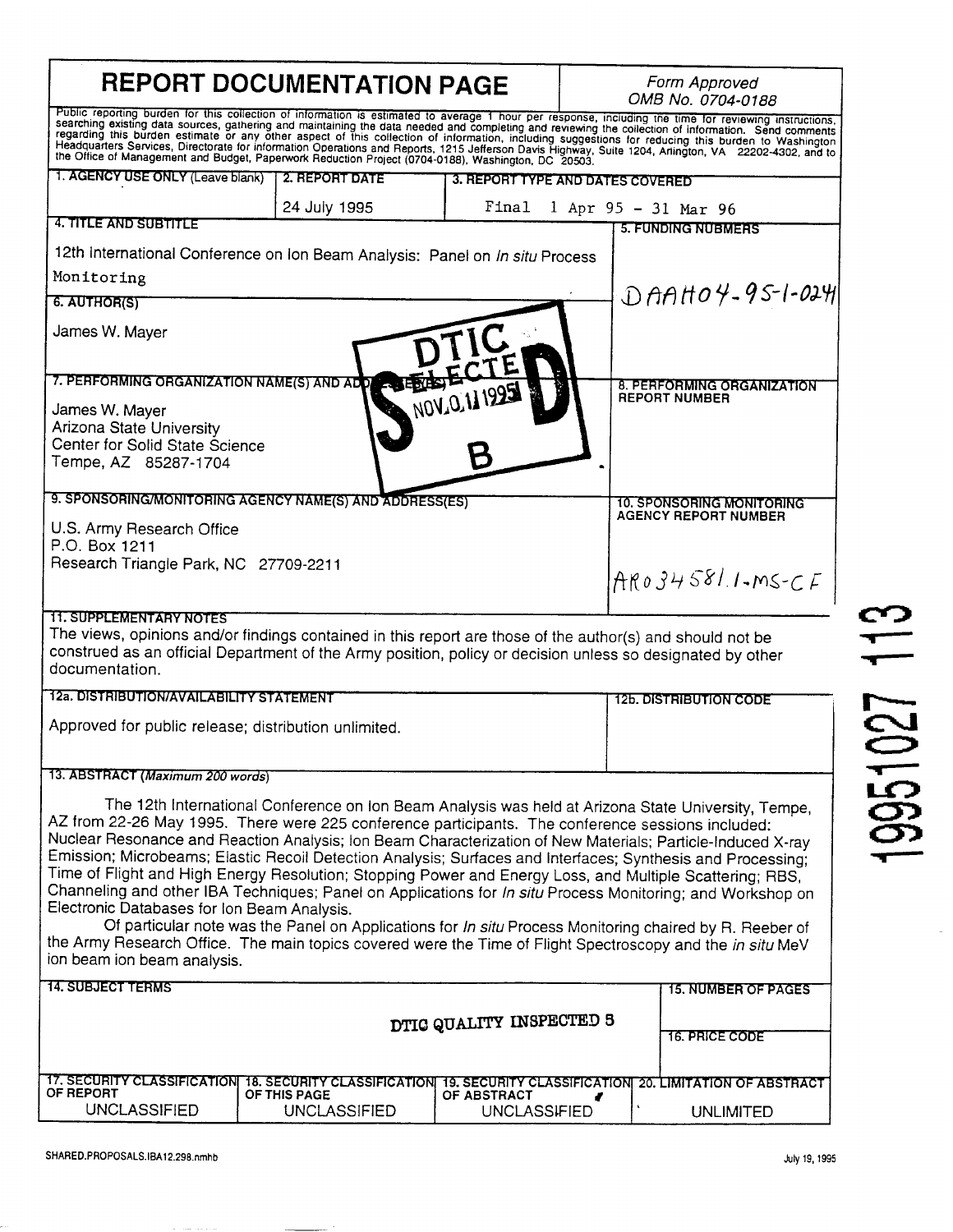# **Twelfth International Conference on Ion Beam Analysis 22-26 May 1995 Arizona State University, Tempe, AZ 85287-1704**

The International Conference on Ion Beam Analysis was held at Arizona State University in Tempe, Arizona from 22-26 May 1995. There were 225 conference participants including scientists, university professors and graduate students. The sessions, session organizers and chairs are listed below:

#### Topic A: Nuclear Resonance and Reaction Techniques

*Session Organizers:* J.A. Leavitt, L.C. Mclntyre Jr. and J.R. Tesmer. *Invited Speakers: W.U.* Lennard (U.W. Ontario) and G. Vizkelethy (Idaho State U.).

Topic B: Ion Beam Characterization of New Materials *Session Organizers:* J.C. Barbour and M. Nastasi. *Invited Speakers:* R. Composto (U. Penn), J.-P. Hirvonen (VTT Manufacturing Tech) and J.M. Phillips(AT&T Bell Labs).

Topic C: Particle-Induced X-ray Emission *Session Organizer:!.* Cahill.

*Invited Speakers:* B. Kusko (U.C. Davis) and J. Miranda (U.N.A.M.).

### Topic D: Microbeams

*Session Organizers:* B. Doyle and S. Lee. *Invited Speakers:* M. Takai (U. Osaka) and K. Horn (Sandia).

Topic E: Elastic Recoil Detection Analysis

*Session Organizers:* B. Doyle and R.B. Gregory.

*Invited Speakers:* J.C. Barbour (Sandia), S. Baumann (Charles Evans, Inc) and W. Assmann (Universität München).

#### Topic F: Surfaces and Interfaces

*Session Organizers:* K. Kavanagh and I.ST. Tsong. *Invited Speakers:* E. Taglauer (Max-Planck-lnstitut) and P. Varga (T.U. Wien).

#### Topic G: Synthesis and Processing

*Session Organizers:* J.C. Barbour and J.W. Rabalais. *Invited Speakers:* D. Armour (Salford U.) and Y. Makita (Electrotechnical Laboratory).

## Topic H: Time of Flight and High Energy Resolution

*Session Organizers:* D.E. Fowler and B.J. Wilkens. *Invited Speakers:* M. Copel (IBM) and R.A. Weiler (Vanderbilt U.).

Topic I: Stopping Power and Energy Loss, and Multiple Scattering *Session Organizer:* W.K. Chu. *Invited Speakers:* H. Geissei (Gesellschaft f. Schwerionenforsch) and J. Raisanen (U. Helsinki).

#### Topic J: Other IBA Techniques

Session *Organizers:* C. Maggiore and J. Watanabe. *Invited Speakers: D. Hickmott (Sandia); C. Magee (Charles Evans East) and C. Neelmeijer (Res. Center Rossendorf).* 

Topic K: Panel on Applications for *In situ* Process Monitoring *Moderator.* R.R. Reeber.

*Invited Speakers:* E. Chason (Sandia National Laboratories), H. Wollnik (Universität Giessen), J. Albert Schultz (lonwerks) and Ning Yu (Los Alamos National Laboratory).

Topic L: Workshop on Electronic Databases for Ion Beam Analysis *Session Organizer:* I.C. Vickridge.

Topic M: Workshop: CUTBA (Cleaning Up the Tower of Babel of Acronyms) in IBA *Session Organizer.* G. Amsel.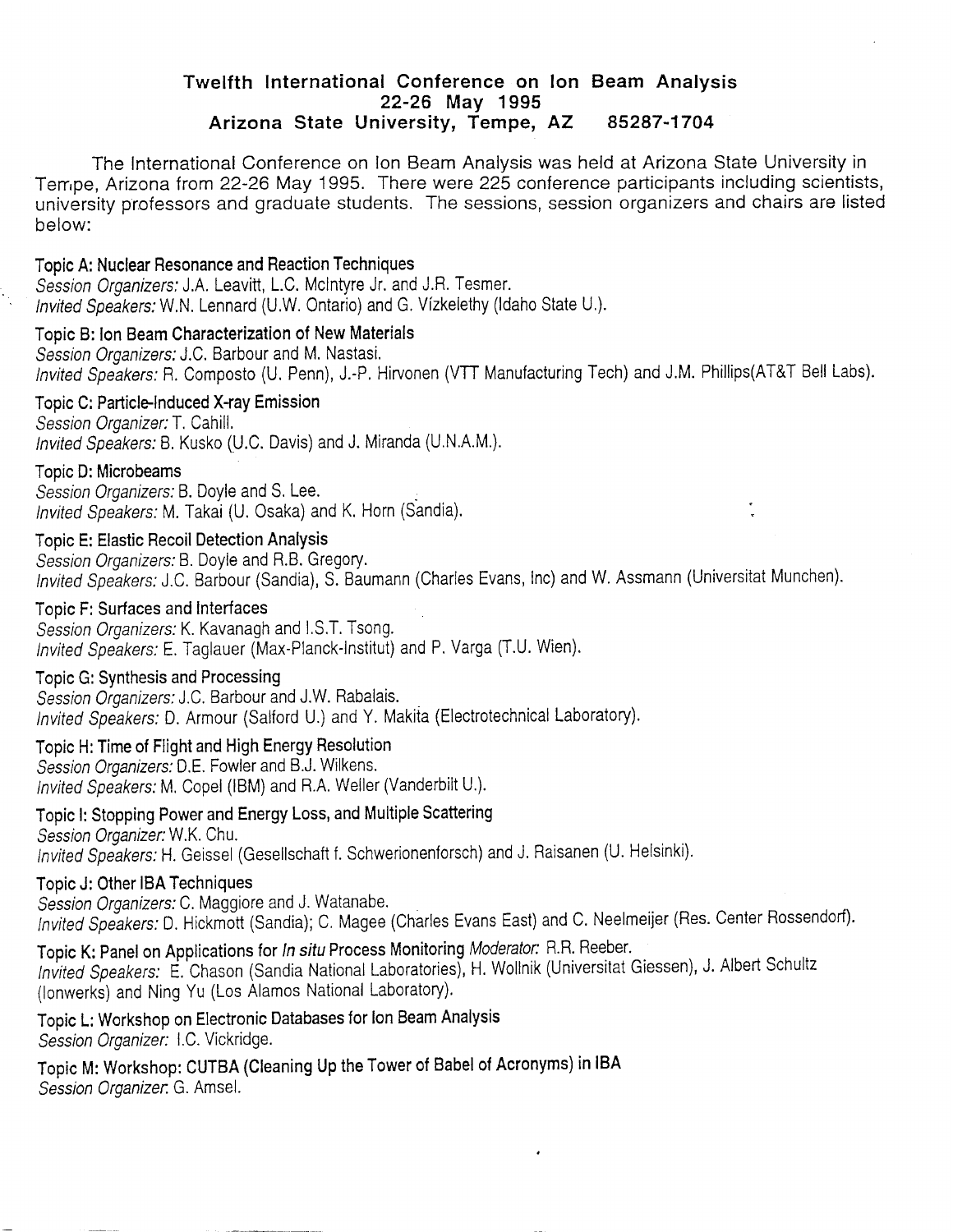### *In-situ* **Process Monitoring**

The Ion Beam Applications for *In-situ* Process Monitoring session was organized by Dr. Robert Reeber of the Army Research Office. Seven papers, four of which were invited, described recent *in-situ* monitoring approaches for thin film growth and related advances in solid state detectors and Time of Flight (TOF) Mass Spectrometry. Exciting advances in TOF, phase distribution differentiation in growing films and evolving surface crystallography, were described by Al Schultz of lonwerks, Inc. in the first invited paper. The inferred surface crystallography is made possible by new large area detectors (Wollnik, et. al. NIM A 335, p.146 (1993)) and software/hardware developments. The methodology has been applied to materials processing of diamond, boron nitride, high quality GaN (at lonwerks, IBM Yorktown), to ferroelectrics (Allan Kraus et. al. Argonne). Good results were obtained on-line in vacuums of 10^-4 Torr (typical of CVD growth chambers). H. Wollnik (Physics Institute-Giessen) highlighted recent advances in TOF mass analyzing Detectors that can reach mass resolving powers m/ $\Delta$ m of from 1000 to 2000. With further developments of this technology higher sensitivities and mass resolving powers can be expected. Several other papers (Y et al. Los Alamos, Farley et al. Ibis Corp.,) utilized on-line RBS, for radiation damage characterization of sol gel ceramics and early SIMOX metallic screening. Chason and Mayer at Sandia described their x-ray reflectivity methods for characterizing ultrathin (subnanometer resolution) semiconductor surface roughnesses and layer thicknesses.

After the technical presentations R. Reeber chaired an academic/industry panel that involved Karen Kavanaugh, UC San Diego; Al Schultz, lonwerks; Ken Purser, IBIS Technology Corp; and James Mayer, Arizona State. The panel discussion began with opening remarks by Reeber. He explained the Army's need in future decades for superstrong and superhard materials which can be produced at low cost. Low friction and low wear materials as well as new methods for characterizing materials and processes were of interest to the Defense Department. Ion beam *in-situ* characterization/processing could give information relating to non-equilibrium processing of such materials that might not be obtained elsewhere. The effects of ion beam energies, crystallinity and characterization of other processing parameters were judged to be important. Any such *in-situ* monitoring development should address specific problems needing solution rather than be techniques looking for a problem to solve. The panel quickly addressed the complexity of such *in-situ* systems and effectively indicated a need to keep them as simple as possible. Applications to structural materials was probably not cost effective except for research information unobtainable from *ex-situ* characterization. High value added products (electronics, biomaterials, etc.) could benefit in the shorter term by recent advances. Specific examples given were Si-Ge-C growth, GaN, optoelectronics, jet engine components where safety/efficiency factors were big cost drivers. In the longer term it was indicated that research on novel materials synthesis and discovery could benefit from improved understanding of bonding, hydrogen interactions etc., when in*situ* analysis methods were combined with careful process control. Some discussions of successes and failures in the Government Small Business Innovation Program were discussed as well as its general impact as stimulator of commercial equipment development.

|             | Accession For      |  |  |
|-------------|--------------------|--|--|
|             | <b>NTIS GRAAI</b>  |  |  |
| DTIC TAB    |                    |  |  |
| Unannsarced | - 1                |  |  |
|             | Justification.     |  |  |
|             |                    |  |  |
| By          |                    |  |  |
|             | Distribution/      |  |  |
|             | Availability Codes |  |  |
|             | Avail and/ox       |  |  |
|             | Special            |  |  |
|             |                    |  |  |
|             |                    |  |  |
|             |                    |  |  |